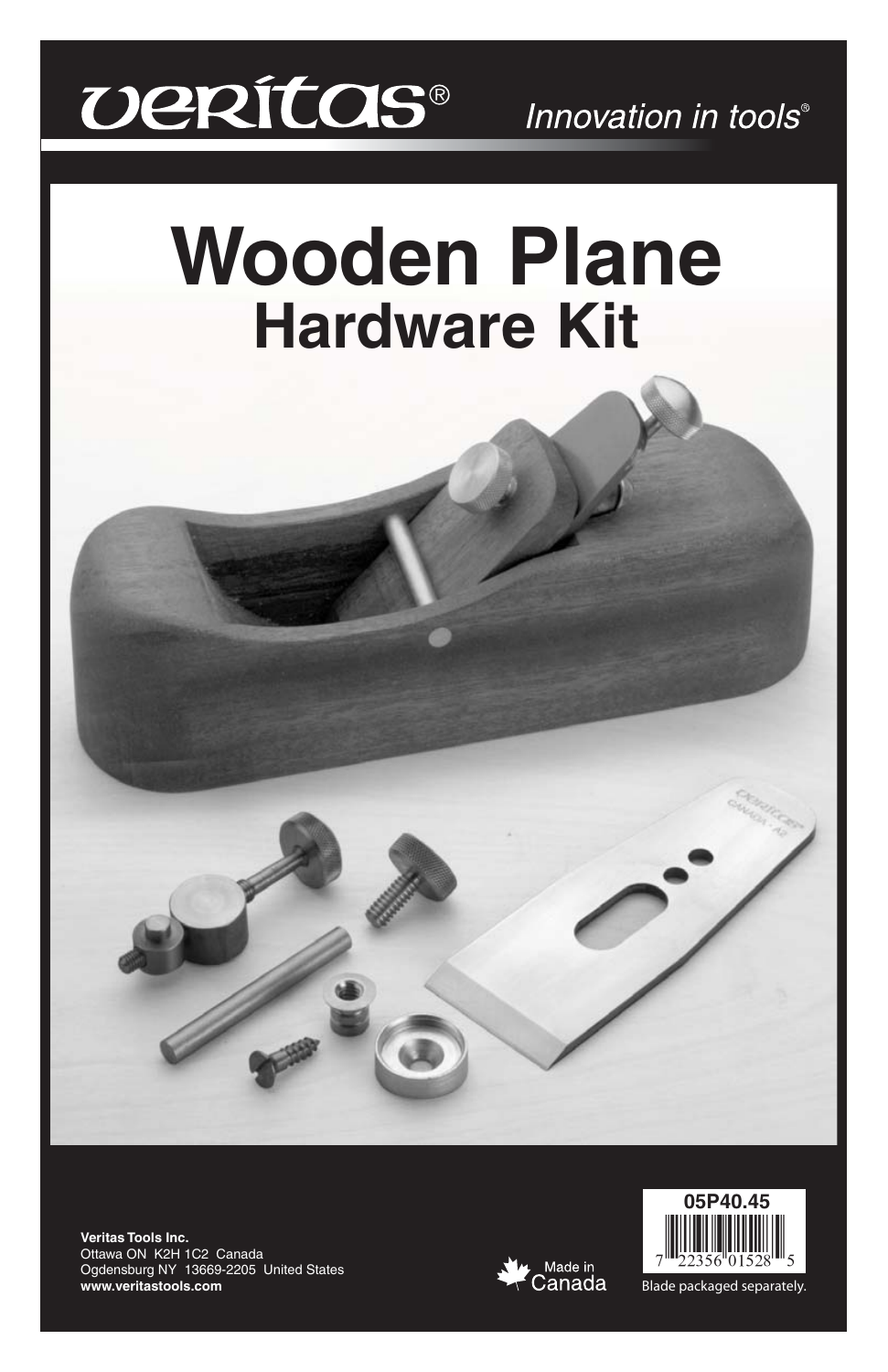# **Introduction**

The following instructions describe how to make a basic bevel-down wood-bodied smooth plane, complete with a Norris-style adjuster. Instead of a hard-to-adjust wedge, the blade is secured by a user-made wooden lever cap with a brass knob to provide the clamping force. The lever cap is retained with the brass cross pin. Aside from the specifications on fitting the components, the size and shape of the body may be changed to suit your preference.

Basic woodworking skills are required.

Wood is not included.



## **Hardware Components**

**Figure 1: Hardware components supplied with this kit.**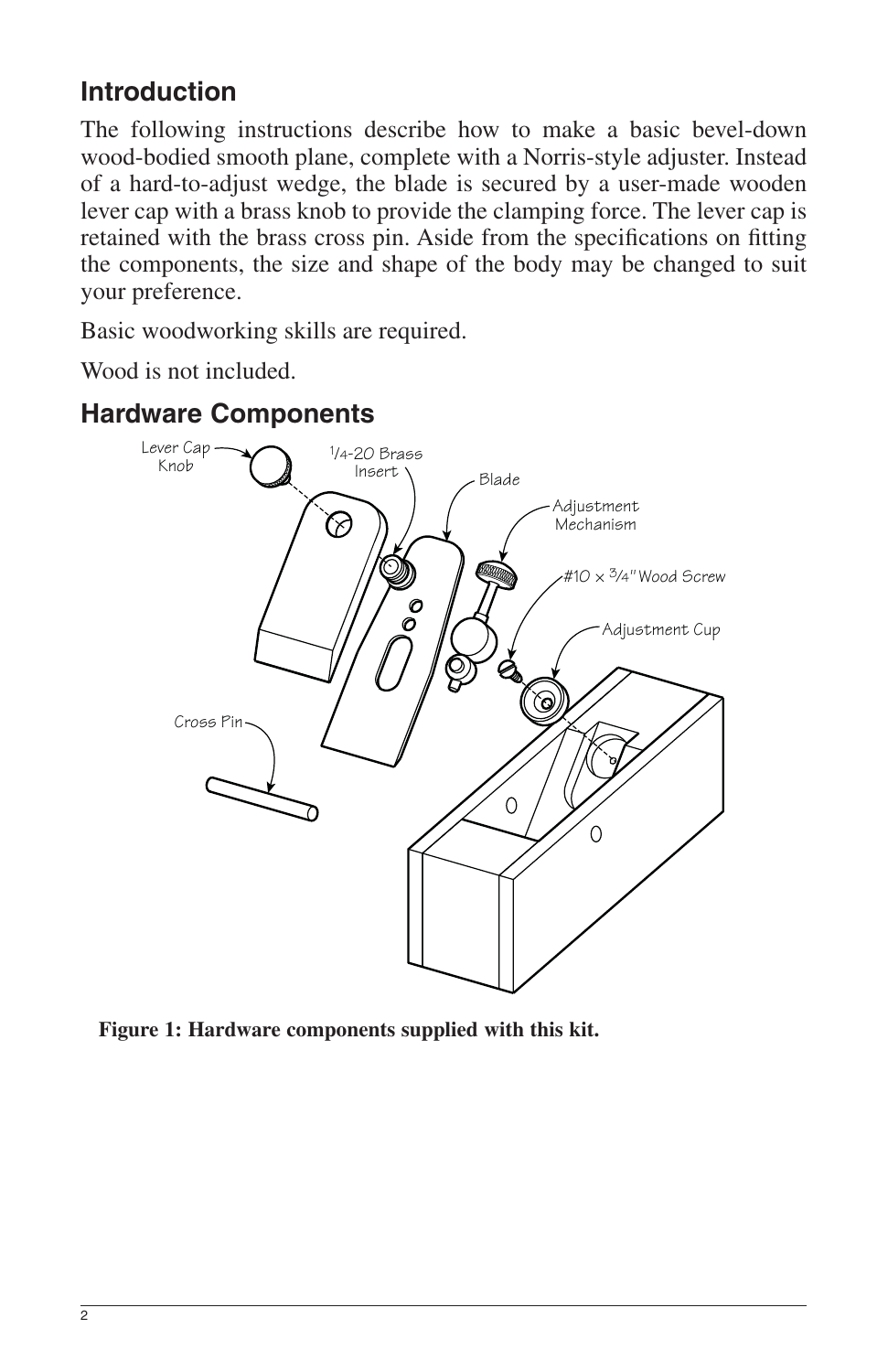

*Caution: Be aware that the blade is sharp; careless handling can result in serious injury.*

## **Table 1: Hardware Components**

| <b>Item</b>                   | Qty. |
|-------------------------------|------|
| <b>Adjustment Cup</b>         |      |
| Wood Screw, #10 $\times$ 3/4" |      |
| Adjustment Mechanism          |      |
| $1/4 - 20$ Brass Insert       |      |
| Blade, 15/8"                  |      |
| Lever Cap Knob                |      |
| <b>Brass Cross Pin</b>        |      |

# **Required Tools**

#### **Layout**

- Pencil
- Ruler
- Marking/striking knife
- Combination square
- Center punch or scratch awl
- Compass

## **Drilling**

- 1/8*"*, 1/4*"* and 3/8*"* brad-point drill bits
- 7/8*"* Forstner bit
- Drill press

## **Cutting/Shaping**

- Block plane or other plane as preferred
- Backsaw or dozuki
- Mill file, single cut
- 1/2*"* chisel
- Bandsaw
- Double-cut files, rasps and sandpaper as desired for shaping and smoothing

#### **Miscellaneous**

- Wood glue
- Epoxy
- Clamps
- Slot screwdriver
- Turner's tape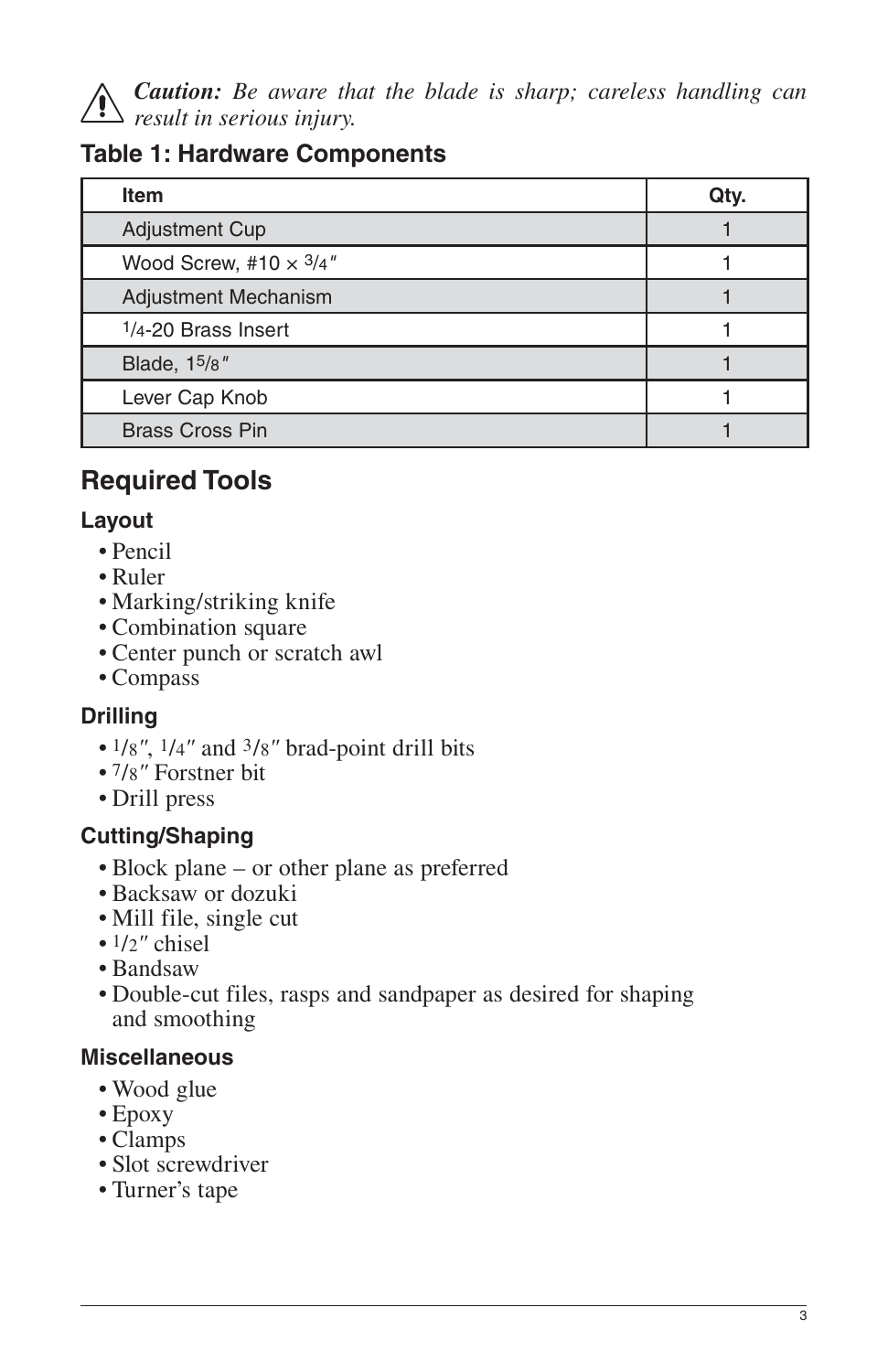# **Required Material**

The body of the plane, as well as the lever cap, can be made from any dense, close-grained hardwood. Beech and hard maple are excellent choices. Other hardwoods such as cherry and walnut may also be used. The required size for the body is noted in *step 1* and the required size for the lever cap is noted in *step 13*.

# **Making the Plane**

#### **Preparing the Body**

- 1. Select a hardwood blank and cut it to size:  $8''L \times 2^{1/4}W \times 2^{1/2}H$ .
- 2. Measure and mark the 111/16*"* inner body centered on the blank, as shown in **Figure 2**, then cut outside these lines using a bandsaw to ensure the inner body remains 111/16*"* wide. The remaining side pieces will be approximately 5/16*"* thick. Remove the machining marks with a plane.



**the blank.**

3. Lay out the inner body as shown in **Figure 3**. Use a pencil to mark the mouth location 3*"* in from one end of the bottom of the inner body. Carry the line part-way up the side using a square. Lay out the blade bed location at 45° from the 3*"* mark, then scribe the 4*"* radius (approximately) for the escapement using a compass. Cut along the lines.





**Figure 3: Side view of inner body layout. Figure 4: Inner body cut-outs.**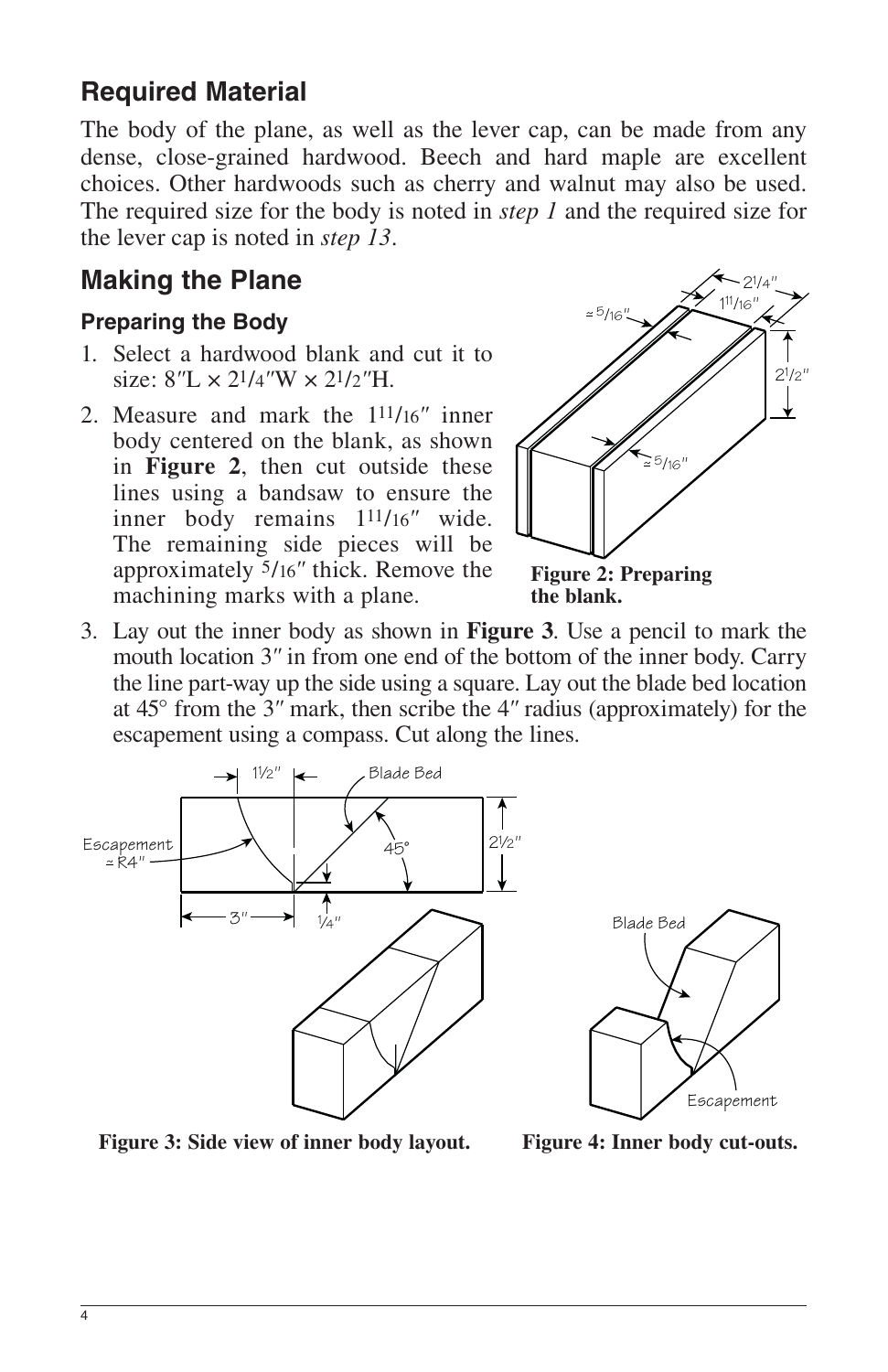### **Drilling the Holes for the Adjuster**

- 4. Draw a line along the center of the blade bed surface. Measuring up from the bed lip, make marks at 21/2*"* and 35/16*"*. Use a center punch or scratch awl to dimple the locations.
- 5. A drill press is necessary for drilling the holes, as is a jig block with a 45° angle on it to hold the blade bed surface at the correct angle. This jig block may be the waste piece from the body cutout (as shown in **Figure 6**), or one made specifically for this purpose. You can use turner's tape to affix the blade bed blank to the jig block.
- 6. At the 35/16*"* mark, drill a 7/8*"* diameter hole to a depth of 21/32*"* (this hole will receive the adjustment cup). Use a 1/8*"* bit to drill a pilot hole, 1/2*"* deep, inside the  $7/8''$  hole for the #10  $\times$  3/4" wood screw, as shown in **Figure 7**.
- 7. Drill a 3/8*"* deep hole at the 21/2*"* mark, using the 7/8*"* Forstner bit. Cut out the remaining material from the adjuster pocket with a chisel, as shown in **Figure 8**.





**Figure 6: Jig block.**



**Figure 7: Drilling the holes in the blade bed.**



**Figure 8: Cutting out the adjuster pocket.**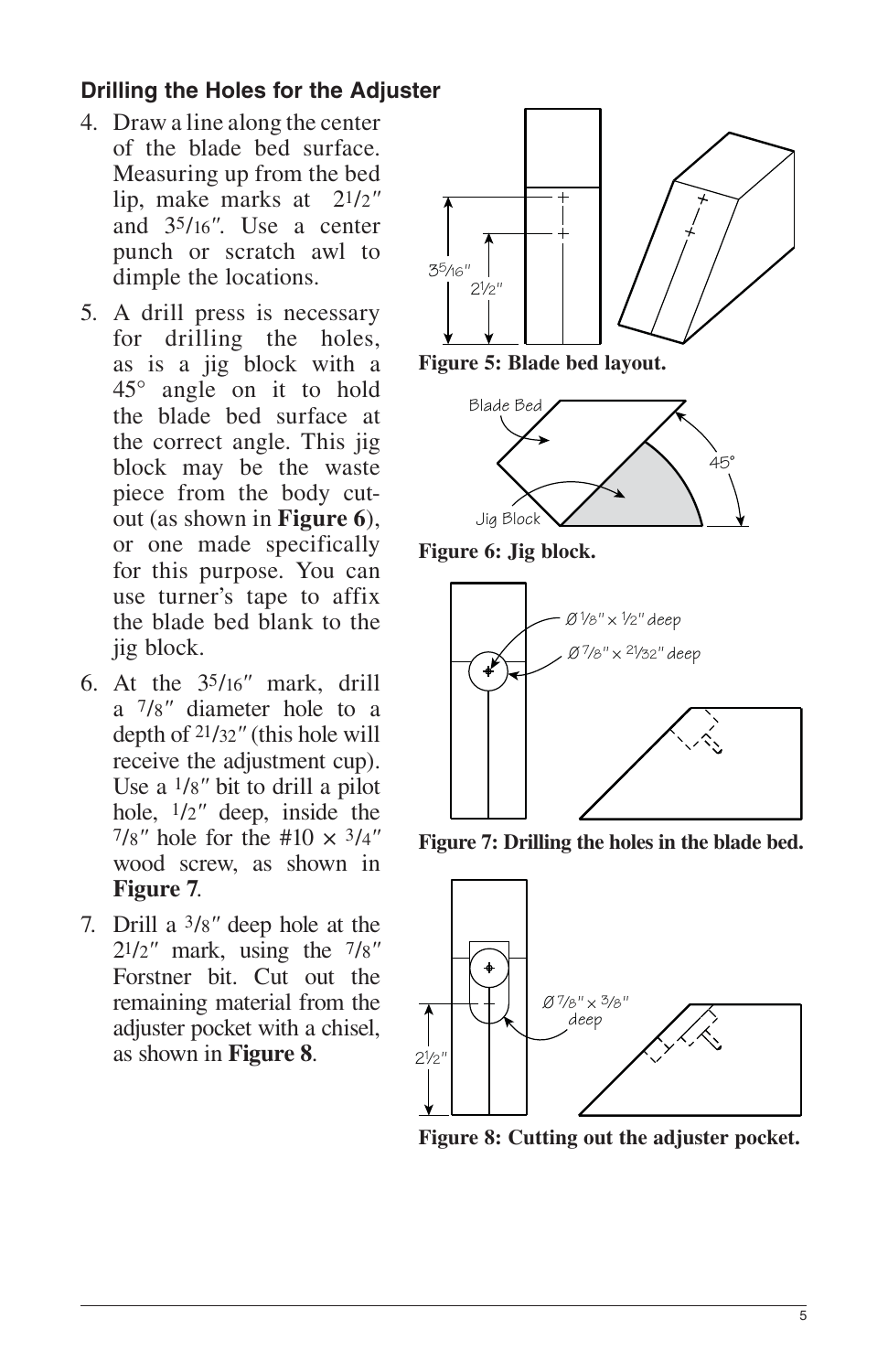#### **Assembling the Body**

8. Arrange the inner body cut-outs and side pieces as shown in **Figure 9**. Place the blade (bevel down) on the blade bed and position the front piece of the body so it is just touching the leading edge of the blade. This will ensure a tight mouth opening.



**Figure 9: Body assembly.**

9. Apply wood glue to the adjoining surfaces, then clamp the parts together and remove the blade. Let the glue cure before proceeding.

#### **Cross Pin**

10. Drill a 1/4*"* diameter hole through both sides of the plane body at a location 5/8*"* back from the blade bed edge and 11/2*"* up from the sole, as shown in **Figure 11**.

*Tip: To prevent tear-out, insert the jig block into the plane body, as shown in Figure 12.* ...



**Figure 10: Body glue-up.**



**Figure 11: Cross-pin hole.**



**Figure 12: Inserting jig block into body to prevent tear-out.**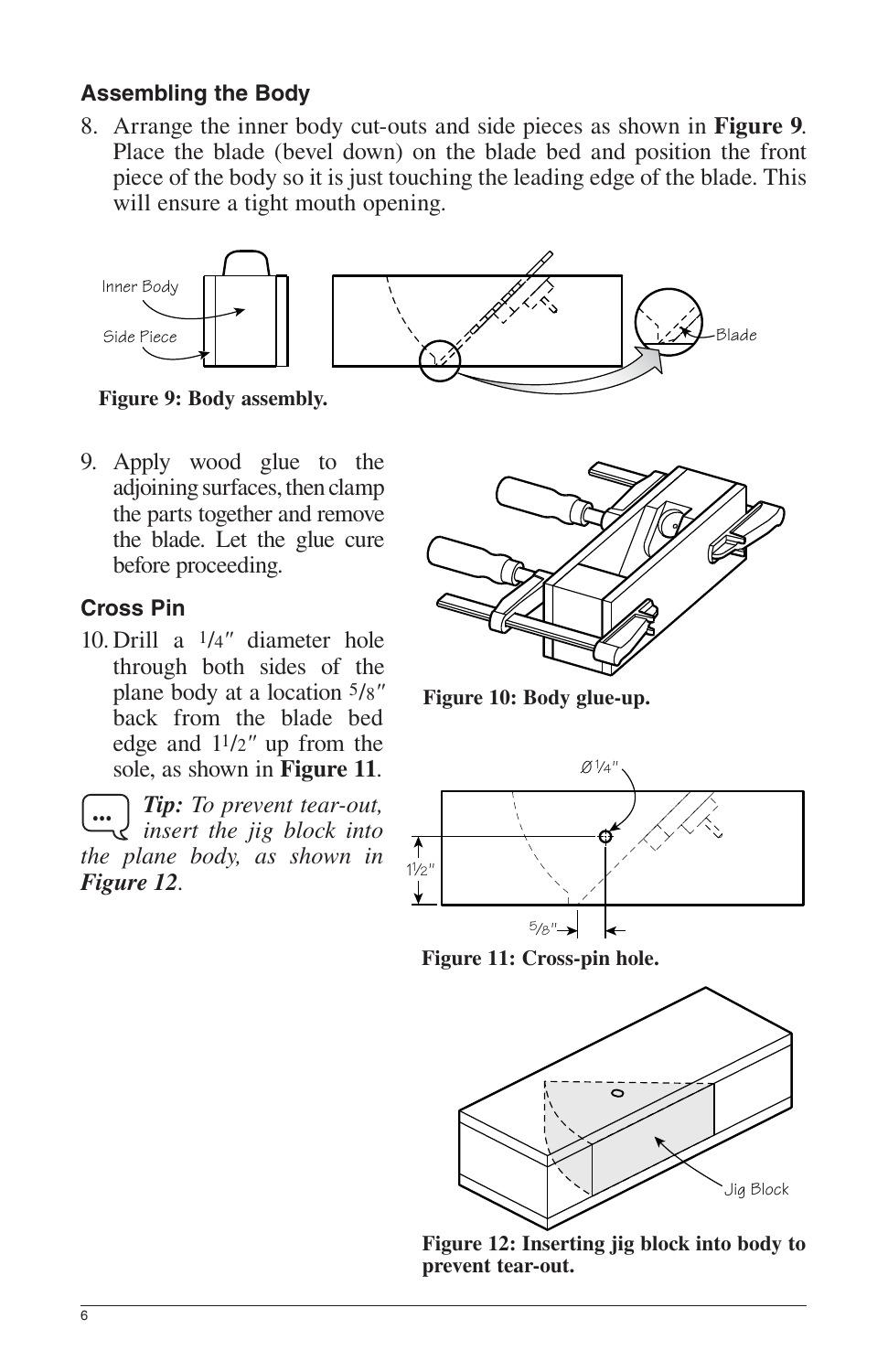### **Shaping the Body**

11. Sketch the desired shape or profile on the side of the body and cut with a bandsaw. Similarly, draw the desired curve at the front and cut with a bandsaw.

*Tip: Avoid shaping the body too close to the*  ... *cross-pin hole. To reduce the chance of the wood splitting, be sure the hole is at least 1/4" below the top edge of the plane, as shown in Figure 13.* 

12. With the basic shape established, you can refine the shape of the body by rounding off corners and edges with a rasp. Remove material based on how the plane feels in your hand.

#### **Making the Lever Cap**

- 13. Select a piece of hardwood and cut it to size:  $3/8'' \times 15/8'' \times 31/2''$ .
- 14. Draw a line along the center of the lever cap. Make a mark at 215/16*"*, as shown in **Figure 15**. Use a center punch or scratch awl to dimple the location.
- 15. Drill a 3/8*"* diameter hole at the 215/16*"* mark.
- 16. Bevel the edge of the lever cap as shown in **Figure 16**. 15/8"



Side View

**Figure 13: Body profile.**



**Figure 14: Shaping the body.**



**Figure 15: Lever cap layout.**



**Figure 16: Bevelling the edge of the lever cap.**